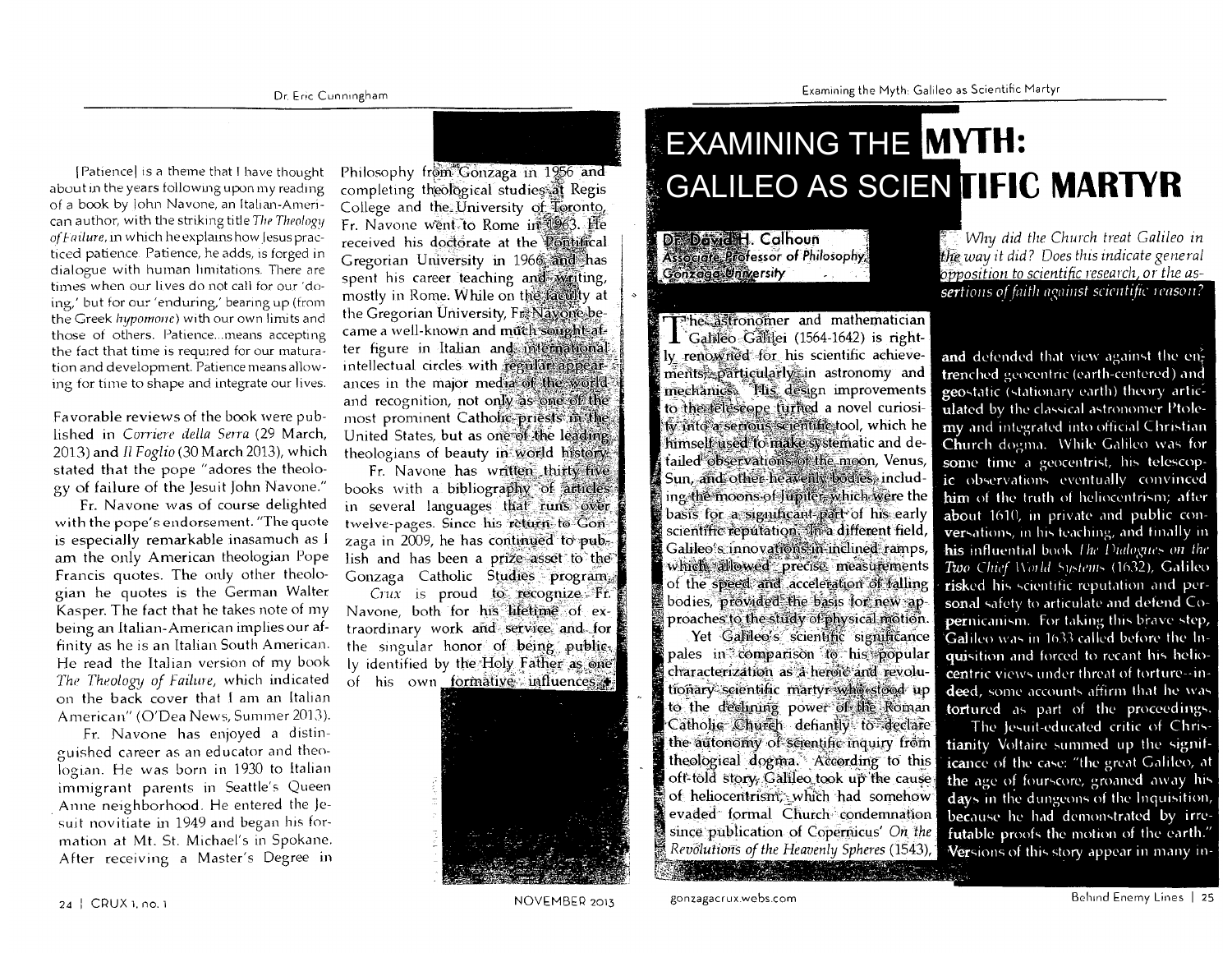fluential accounts of the role of science in history by authors such as Edward Gibbon, John William Draper, and Andrew Dickson White, and works of art and drama, such as Bertolt Brecht's Galileo. Versions of this story are as common as the story that Columbus first discovered the sphericity of the earth. Importantly, the Galileo stories are no less fanciful than the Columbus story (hint: almost all educated people from antiquity forward, including during the Medieval era, knew that the earth was a sphere)..

important to  $It's$ know a bit of background to the story. Galileo began to regard the Coper- REPRESENTATIVE OF nican view as compelling in about 1610, as his telescopic observations accumulated evidence at odds with aspects of Ptolemaic cosmology. Con-

eral works defending the reasonability of heliocentrism, including two public "letters" in which he addressed the apparent conflict between heliocentrism and passages in the Bible that seemed to assert indisputably that the earth was stationary and the heavens, and the sun in particular, in motion. In the most important of these works, the Letter to Christina (1615), addressed to the Tuscan grand duchess, Galileo argued for a very reasonable biblical hermeneutical principle: that the Bible should be read straightforwardly except in cases when such a straightforward reading was ruled out by compelling indepen-

dent evidence. Should the evidence for heliocentrism and geokinesis become sufficiently strong, therefore, passages such as Psalm 104:5 or Joshua 10:11-13, which describe the earth as immobile and the sun as in motion, should not be read as false, but understood as phrased in the common-sense non-scientific language of ordinary human experience.

To press the positive case for the reasonability of heliocentrism, Galileo voluntarily visited Rome in 1616, as the Congregation of the Index was

considering whether to declare heliocentrism **GALILEO IS NOT A** inconsistent with Christian doctrine. Galileo's arguments were not suc-**SCIENCE AGAINST** cessful, however, and Co-**FAITH, BUT** pernicanism was declared A MODEL FOR THE heretical (though plans were laid for publishing **INTEGRATION OF** 

a "corrected" edition of sequently, he wrote sev- FAITH AND SCIENCE. Copernicus' book On the Revolutions of the Heavenly Spheres, in which the theory would be presented as a mathematical model instead of an actual account of cosmology). During his visit, Galileo had an important meeting with Cardinal Robert Bellarmine, the head of the Holy Office. Galileo and Bellarmine apparently agreed on the critical question of scriptural interpretation, that only strong independent evidence should overturn straightforward readings of the scripture. Since, at the time, there was no such compelling evidence for heliocentrism, Bellarmine insisted that Galileo agree not to hold, teach,  $\pm$ or defend Copernicanism. According

to a document in the files of Holy Office, Galileo acceded to this instruction.

However, in the following years, as Galileo began to accumulate what he took to be further evidence for heliocentrism, he began to think the evidence sufficient to treat geocentric statements in the scripture as mere concessions to unlearned common sense, as he had argued in the Letter to Christina. He was encouraged by the elevation of a fellow Florentine to the papacy in 1623, when Matteo Barbarini became Pope Urban VIII. Galileo dedicated an astronomy book to Urban VIII, and had several audiences with him that encouraged him to feel free to move ahead with further research and writing on Copernicanism. The result was his Dialogues on the Two Chief World Systems, which was completed in 1630 and finally approved by the local Florentine censor for publication in 1632. Instead of finding his work triumphantly received, however, publication was almost immediately halted, and Galileo was called to Rome to answer charges that he was determiny violating the Church's condemnation of Copernicanism. This trial, which the from April to June 1633, is the best of The the official serthe claims of Galileo's status is a mardyr for science. Do the fact all | the  $\mathbf{H}$ 

First, Galileo was, according to the best historical evidence, never tortured. Many people are surprised to find that the Inquisition kept very detailed records, and further that there were very strict limits on the use of torture to gain evidence. (The idea that the Church frequently used torture to secure evidence, i

and that any evidence they collected was therefore unreliable, is another myth, but it will have to await another occasion for refutation.) There is some evidence that as part of a formal process Galileo might have been shown the instruments of torture, and the record specifically states that Galileo was to be threatened with torture, but his age, quasi-clerical status, and physical condition after his interrogation all provide very compelling evidence that he suffered no actual torture. Despite Galileo's general ill health, as a man of nearly 70 years of age, there is no evidence that he suffered any lingering aftereffects of his treatment at the hands of the Inquisition.

Second, Galileo was never detained in a dungeon, and very likely was never imprisoned, if by "imprisoned" one means what the term normal- ly means: being deprived of one's lib- $\lambda$ erty by confinement in a jail cell. During the four-month period that the trial took place, from Feb. ruary to June 1633) Galileo, who was of the Grand

Behind Enemy Lines | 27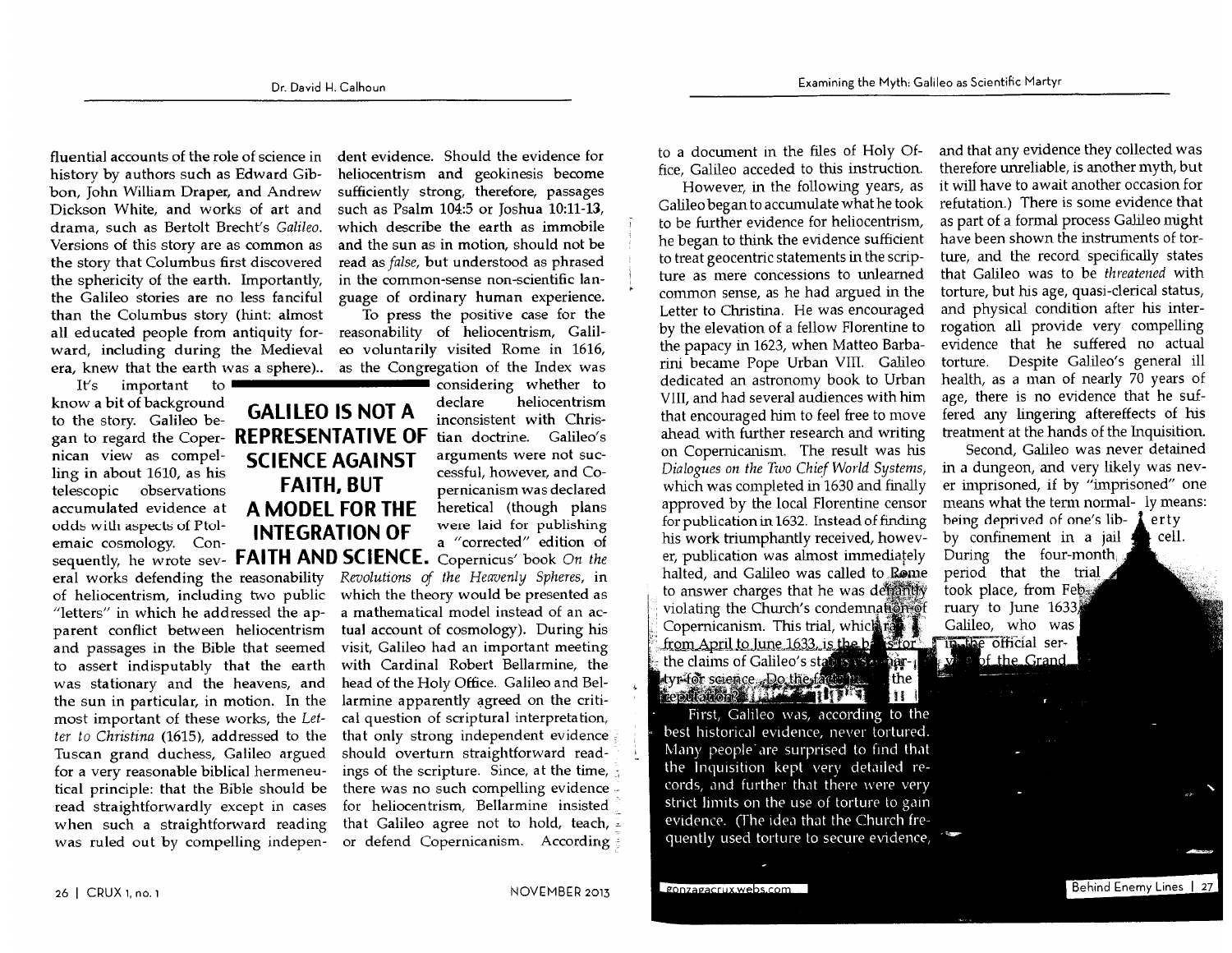Duke of Tuscany, Cosima II de Medici, was allowed to stay at the residence of the Tuscan ambassador to Rome. During part of the proceedings, he was housed in the personal apartments of the Inquisition prosecutor. For the entire span of the trial, there are only a few days that the record is unclear about where Galileo was housed. Perhaps he was housed in a prison cell for a few of these days, but such treatment would hardly amount to Voltaire's "groaning in the dungeons."

It is true that Galileo was sentenced to house arrest by the Inquisition for the final decade of his life, but Church authorities ex- , hibited flexibility in how they interpreted this. For example, the pope allowed Galileo to visit his friend the archbishop of Siena and stay with him for 5 months on his way back home to Florence. Third, Galileo failed in as-

sembling compelling evidence for heliocentric cosmology, much less proving them with Voltaire's "irrefutable truths." His magnum opus on heliocentrism, the *Dialogues on the Two Chief World Systems,* is, as the title indicates, framed as a conversation between friends on the strengths and weaknesses of Ptolemaic geocentrism and Copernican heliocentrism. While Galileo offers a number of arguments against tenets of the Ptolemaic view, such as the notion that the heavens are of a qualitatively different and

perfect kind from the sublunar realm, Galileo's arguments in favor of heliocentrism are probabilistic and speculative. Galileo regarded his most compelling argument for heliocentrism to be that the rotation of the earth on its axis along with its orbit around the sun provided the best explanation for the motion of the tides. In making this claim, Galileo rejected the theory of astronomer Johannes Kepler, who linked the tides to the rotational pattern of the moon around the

earth. Of course, Kepler was right and Galileo wrong about the tides. So much for Galileo's "irrefutable proofs" of heliocentrism.

Fourth, despite the implication that Galileo was a scientist fighting against the Church, it is worth noting that Galileo regarded himself throughout the trial, and to the end of his life, as a good Catholic. The Galileo case therefore is not an

instance of the Catholic Church op- $\sqrt{ }$ pressing someone outside of its proper  $\bar{Q}$ jurisdiction. It is an internal dispute between Catholics about how to reconcile a scientific theory with the teachings of the  $\frac{6}{9}$ Church. Related to this is the point just  $\frac{3}{5}$ addressed: the dispute was not between scientific assertions on the one side (Gal- $\frac{6}{9}$ ) ileo's), and bare theological assertions on the other (by the Church). It had rather  $\zeta$ to do with the impact of scientific claims  $\frac{3}{6}$ on interpretation of the Bible, and there- $\frac{a}{b}$ fore with a complex mix of empirical  $\overline{3}$  evidence for the scientific theory and theological issues about biblical interpretation. Galileo himself was engaged in a project to show the *compatibility* of scientific discoveries and Christian doctrines. As such, the case demonstrates that Galileo is not a representative of science *against* faith, but a model for the integration of faith and science, as Pope Benedict XVI noted in a homily in 2009.

Galileo was therefore not martyred by the Catholic Church for advocating heliocentrism. Of course, it is still true that Galileo was found guilty of "vehement suspicion of heresy" and forced to recant, and his book barred from publication. It is further true that the Vatican took centuries to acknowledge formally that heliocentrism is the most reasonable cosmological model for the planetary system of which earth is a part, and that admissions of wrongdoing in the Galileo case by Church officials have dribbled out in small doses, including as recently as Benedict's final address as pope to the clergy of Rome on February 14, 2013. Why did the Church treat Galileo in the way it did? Does this indicate general opposition to scientific research, or the assertions of faith against scientific reason?

The short answer is "no." No single institution in the late medieval and early modern periods provided more funding for scientific research, and sponsored the work of so many working scientists, than the Catholic Church. At no time did this project of scientific research exist in a theological vacuum. But in Galileo's time the theological challenges of the Reformation complicated the Church's

response to scientific activity. The question of scriptural interpretation, and the related question of who was qualified to interpret scripture, was particularly volatile in this context. And yet central to Galileo's defense of heliocentrism was an argument about scriptural interpretation. Moreover, Galileo further exacerbated the controversy by presenting the views of defenders of the Ptolemaic system, in a book ostensibly offering a neutral review of the competing theories, in the mouth of a rather clumsy and simple-minded interlocutor. For good measure, he named the character *Simplicio-''simple-mind*ed," as one might translate it-and it did not help that the views so described sounded rather like those of Urban Vill himself. So there is no doubt that the Church's response was defensive. Further, there is some evidence that Galileo's decision to publish the *Dialogues* was regarded as an aggravated offense because of his agreement with Bellarmine in 1616 not to hold, teach, or defend Copernicanism; though there is some historical controversy about exactly what status this "agreement'' had and how binding it was on Galileo. In short, the Church erred; but its error was more political-theological than it was anti-scientific. It was a mistake for the Church to interfere with the disciplinary competence of the science of astronomy, the claims of which must be decided by the appropriate sorts of *astronomical* evidence. The Church did not live up to its general standard of support for science in Galileo's case, but the idea that Galileo was persecuted for doing science is untenable. +

NOVEMBER 2013